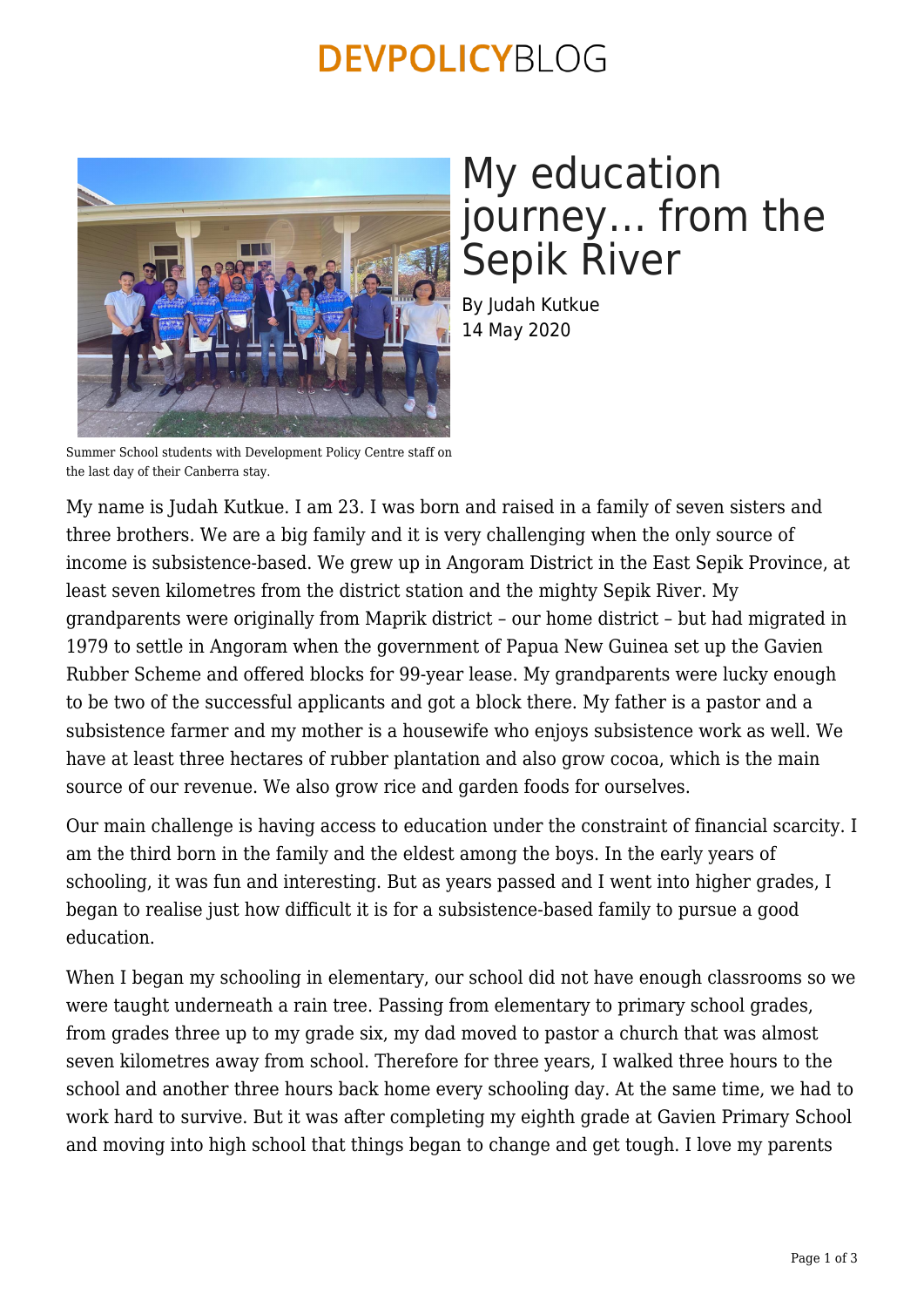## **DEVPOLICYBLOG**

and siblings and would do anything to be more independent and lighten the burden on my parents. In 2013 and 2014, I enrolled in Bamesaka Business Secondary in the Wewak town of East Sepik Province to continue my ninth to tenth grade. My greatest challenge was to find money for bus fares and food every day. Usually, I just had one meal a day. Often I went from one meal a day to a meal in two days.

After completing my tenth grade, I was one of the privileged students to be selected to attend Passam National High School, which is just a 30-minute drive from Wewak town. Being selected for a national high school is a privilege as it covers tuition fees and accommodation. I successfully completed my twelfth grade in 2016 and got accepted into the School of Business and Public Policy at UPNG in 2017. Since 2018, I've been studying public policy.

In my first year at UPNG, I was on a scholarship under the Department of Higher Education Tertiary Scheme (DHERST). This covered my tuition fees and I could pay for boarding status with assistance from my elder sister and her spouse. Unfortunately, there was drop in my academic performance and consequently, I lost my scholarship the next year. Over the 2017 holidays, I flew back home for the break and also to raise funds for my 2018 fees. By the grace of God and help from my parents, we managed to raise just a sufficient amount of money to cover my airfares and university fees. However, I couldn't afford to board. I had to look for a place to live within Port Moresby. Fortunately, an Assembly of God pastor allowed me to live with his wonderful family for 2018 and 2019.

Over the 2018 holidays, I again had to make money for my fees in 2019. With help from my big sister, I was able to successfully pay my compulsory fees and get registered for the 2019 academic year. Last year, I was elected as the president of the Public Policy Management Students' Association.

This year is my final year. Every child needs a good education to strive for a better tomorrow and to fulfil our dreams and ambitions in life. I thank God who by his grace helped me through my years of education despite all the challenges.

*This post is the fifth in a six-part series of personal reflections written by ANU-UPNG Summer School scholarship students. You can find the full series [here.](https://devpolicy.org/tag/growing-up-in-papua-new-guinea/)* 

#### **About the author/s**

### **Judah Kutkue**

Judah Kutkue is studying Public Policy at the University of Papua New Guinea. He was one of ten students selected into the 2020 ANU-UPNG Summer School program.